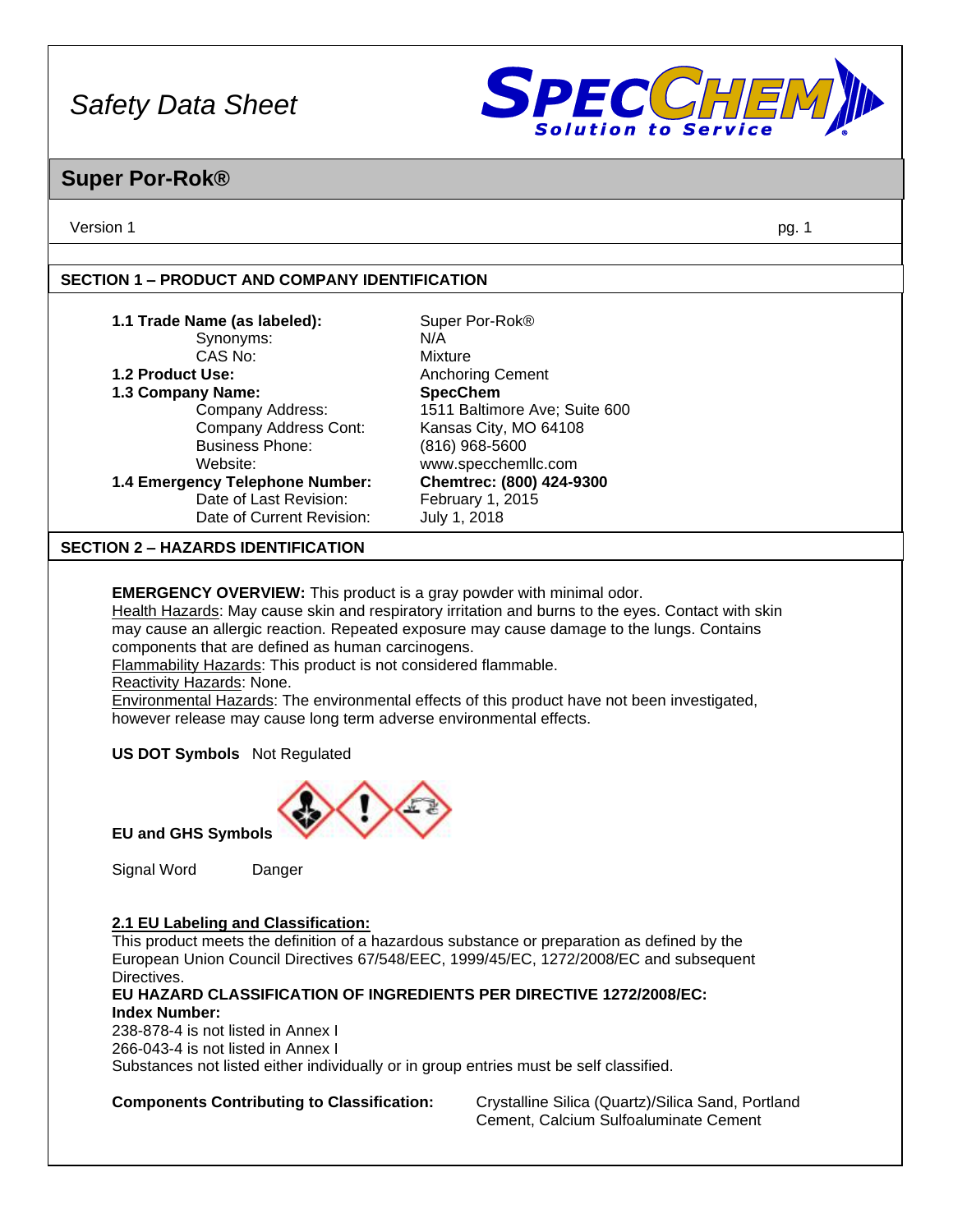

| Version 1                          | pg. 2                                                                             |
|------------------------------------|-----------------------------------------------------------------------------------|
| 2.2 Label Elements:                |                                                                                   |
| <b>GHS Hazard Classifications:</b> | Carcinogenicity Category 1 A<br>STOT - SE Category 3 (Respiratory System)         |
|                                    | <b>Skin Irritation Category 2</b>                                                 |
|                                    | <b>Skin Sensitization Category 1</b>                                              |
| <b>Hazard Statements:</b>          | Eye Damage Category 1<br>H351 Suspected of causing cancer                         |
|                                    | H373 May cause damage to organs                                                   |
|                                    | (Respiratory System) through prolonged or                                         |
|                                    | repeated exposure                                                                 |
|                                    | H335 May cause respiratory irritation                                             |
|                                    | H315 Causes skin irritation                                                       |
|                                    | H317 May cause an allergic skin reaction                                          |
|                                    | H318 Causes serious eye damage                                                    |
| <b>Precautionary Statements:</b>   | P201 Obtain special instructions before use.                                      |
|                                    | P202 Do not handle until all safety precautions<br>have been read and understood. |
|                                    | P260 Do not breath                                                                |
|                                    | dust/fume/gas/mist/vapours/spray.                                                 |
|                                    | P264 Wash thoroughly after handling.                                              |
|                                    | P271 Use only outdoors or in a well-ventilated                                    |
|                                    | area.                                                                             |
|                                    | P272 Contaminated work clothing should not be                                     |
|                                    | allowed out of the workplace                                                      |
|                                    | P270 Do not eat, drink or smoke when using<br>this product.                       |
|                                    | P280 Wear protective gloves/eye                                                   |
|                                    | protection/face protection.                                                       |
| <b>Response Statements:</b>        | P308+P313 IF exposed or concerned: Get                                            |
|                                    | medical advice/attention.                                                         |
|                                    | P304+P340 IF INHALED: Remove person to                                            |
|                                    | fresh air and keep comfortable for breathing.                                     |
|                                    | P312 Call a POISON CENTER/Doctor if you<br>feel unwell.                           |
|                                    | P302+P352 IF ON SKIN: Wash with plenty of                                         |
|                                    | water.                                                                            |
|                                    | P333+P312 If skin irritation or rash occurs: Get                                  |
|                                    | medical advice/attention.                                                         |
|                                    | P362+P364 Take off contaminated clothing and                                      |
|                                    | wash it before reuse.<br>P305+P351+P338 IF IN EYES: Rinse                         |
|                                    | cautiously with water for several minutes.                                        |
|                                    | Remove contact lenses, if present and easy to                                     |
|                                    | do. Continue rinsing.                                                             |
|                                    | P310 Immediately call a POISON                                                    |
|                                    | CENTER/Doctor.                                                                    |
| <b>Storage Statements:</b>         | P403+P233 Store in a well-ventilated place.                                       |
|                                    | Keep container tightly closed.                                                    |
|                                    | P405 Store locked up.                                                             |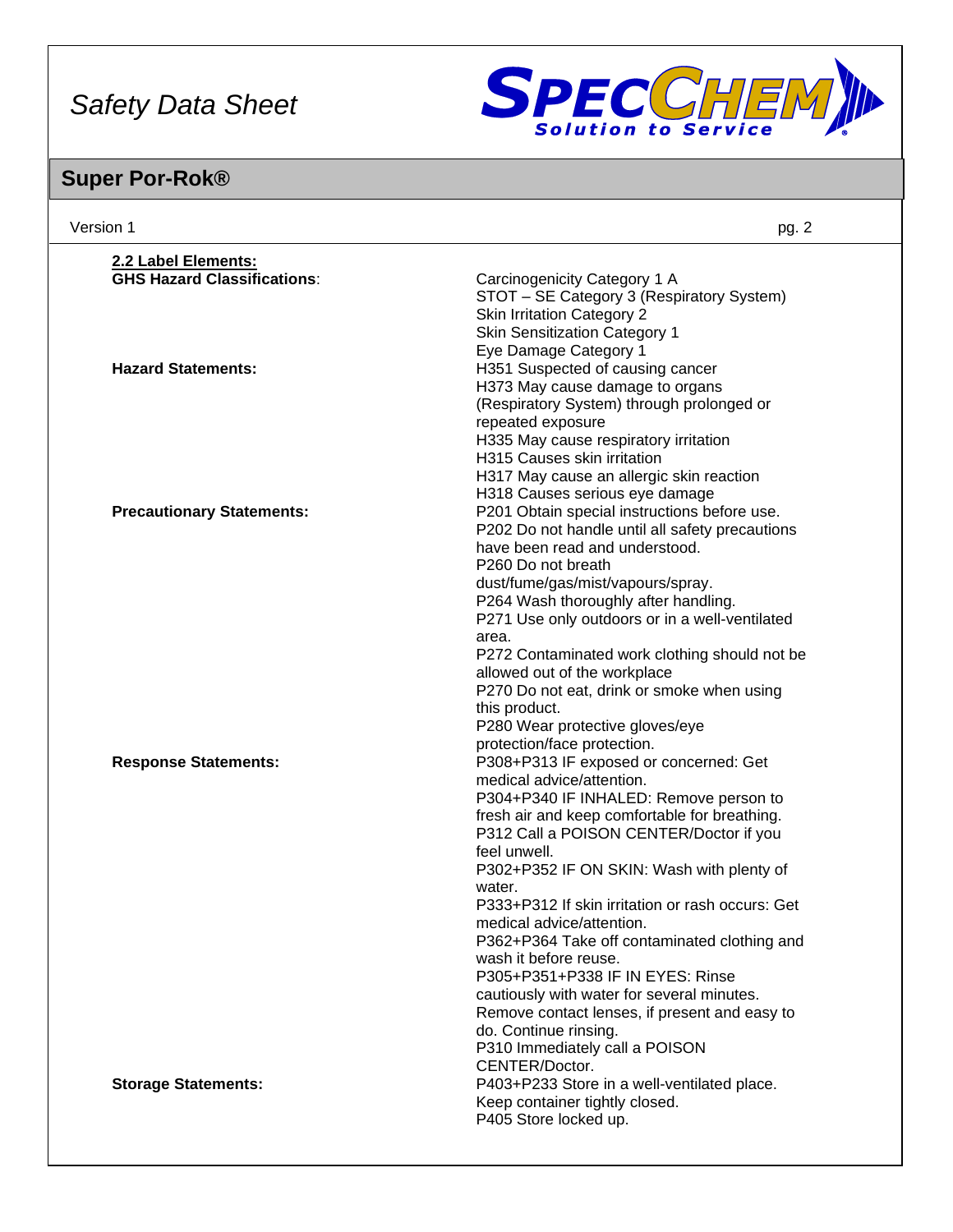

### **Super Por-Rok®**

| Version 1                                                                                                                                                                                                                                                                                                                                                                                                                                                                                                                                                                                | pg. 3                                                                                                         |
|------------------------------------------------------------------------------------------------------------------------------------------------------------------------------------------------------------------------------------------------------------------------------------------------------------------------------------------------------------------------------------------------------------------------------------------------------------------------------------------------------------------------------------------------------------------------------------------|---------------------------------------------------------------------------------------------------------------|
| <b>Disposal Statements:</b>                                                                                                                                                                                                                                                                                                                                                                                                                                                                                                                                                              | P501 Dispose of contents/container in<br>accordance with<br>local/regional/national/international regulations |
| 2.3 Health Hazards or Risks From Exposure:<br><b>Symptoms of Overexposure by Route of Exposure:</b><br>symptoms of overexposure are described in the following paragraphs.<br>Acute:<br>Inhalation: May cause respiratory irritation.<br>Skin Contact: May cause irritation to skin.<br>Eye Contact: Contact with the eyes may cause burns or irritation.<br>Ingestion: May cause gastrointestinal irritation, nausea, and vomiting.<br>Chronic: Repeated exposure may cause skin dryness or cracking.<br><b>Target Organs:</b><br>Acute: Eyes, Skin, Respiratory<br>Chronic: Lung, Skin | The most significant routes of overexposure for this product are by contact with skin or eyes. The            |
| <b>SECTION 3 – COMPOSITION / INFORMATION ON INGREDIENTS</b>                                                                                                                                                                                                                                                                                                                                                                                                                                                                                                                              |                                                                                                               |

| <b>Hazardous Ingredients</b>                                                                                                                                   | WT%    | CAS No.     | <b>EINECS No.</b> | <b>Hazard Classification</b>                         |
|----------------------------------------------------------------------------------------------------------------------------------------------------------------|--------|-------------|-------------------|------------------------------------------------------|
| Crystalline Silica (Quartz)/<br>Silica Sand                                                                                                                    | 40-60% | 14808-60-7  | 238-878-4         | Carc. 2, STOT RE2                                    |
| <b>Portland Cement</b>                                                                                                                                         | 15-30% | 65997-15-1  | 266-043-4         | STOT SE3, Skin Irrit. 2, Eye Dam. 1,<br>Skin Sens. 1 |
| Calcium Sulfoaluminate<br>Cement                                                                                                                               | 15-30% | 960375-09-1 |                   |                                                      |
| Balance of other ingredients are non-hazardous or less than 1% in concentration (or 0.1% for carcinogens, reproductive toxins, or<br>respiratory sensitizers). |        |             |                   |                                                      |

**Note:** All WHMIS required information is included in appropriate sections based on the ANSI Z400.1-2010 format. This product has been classified in accordance with the hazard criteria of the CPR and the MSDS contains all the information required by the CPR, EU Directives and the Japanese Industrial Standard JIS Z 7250:2000

### **SECTION 4 – FIRST AID MEASURES**

#### **4.1 Description of First Aid Measures:**

| <b>Eye Contact:</b>  | If product enters the eyes, flush with plenty of water or eye wash<br>solution for several minutes. Remove contacts if present and easy to<br>do. Seek medical attention if irritation persists. |
|----------------------|--------------------------------------------------------------------------------------------------------------------------------------------------------------------------------------------------|
| <b>Skin Contact:</b> | Wash skin thoroughly with soap and water after handling. Seek medical<br>attention if irritation develops and persists.                                                                          |
| Inhalation:          | If breathing becomes difficult, remove victim to fresh air. If necessary,<br>use artificial respiration to support vital functions. Seek medical<br>attention.                                   |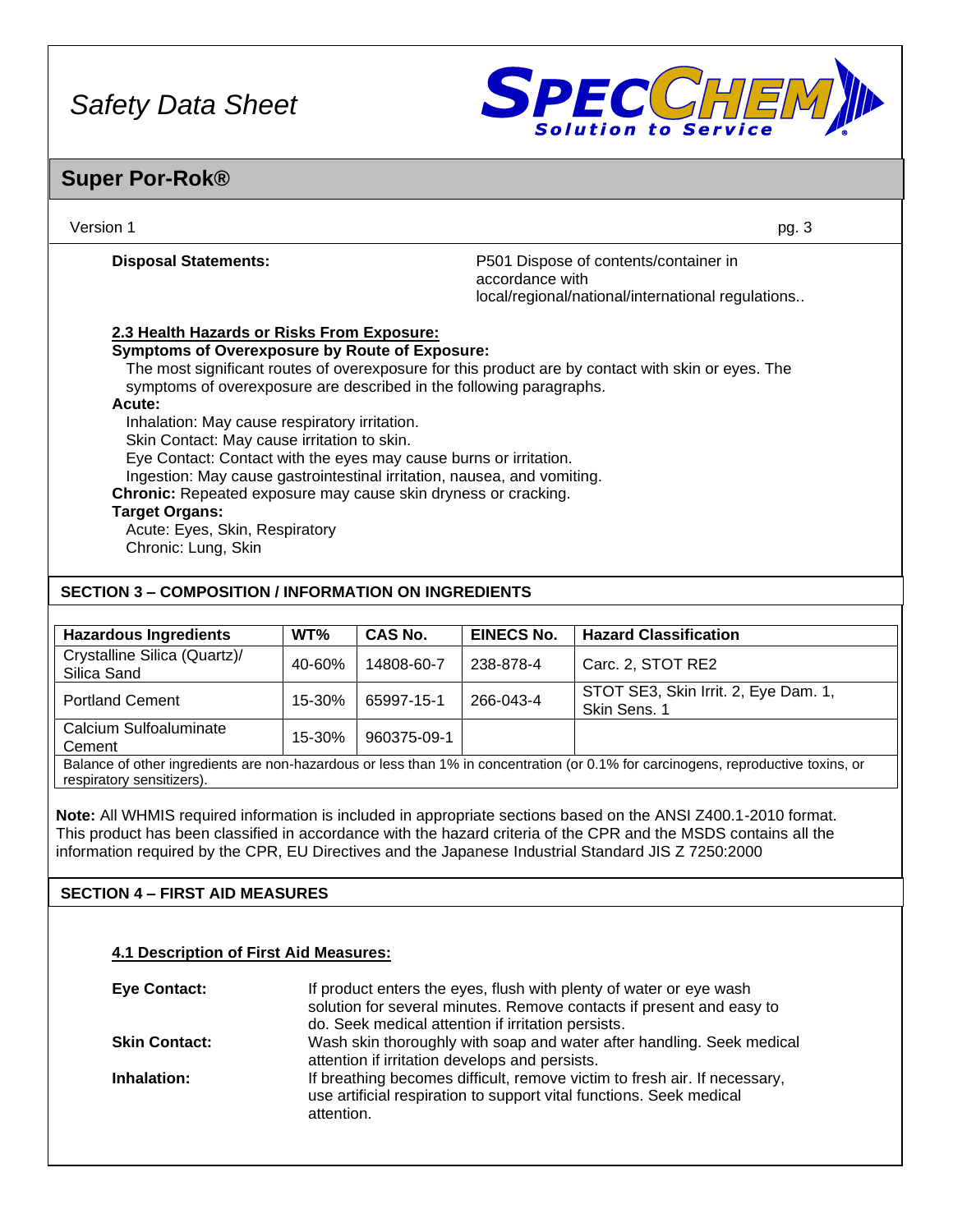

| Version 1                                                                                                        |                                                       | pg. 4                                                                                                                                                                                                                                                                                                                                                                              |  |
|------------------------------------------------------------------------------------------------------------------|-------------------------------------------------------|------------------------------------------------------------------------------------------------------------------------------------------------------------------------------------------------------------------------------------------------------------------------------------------------------------------------------------------------------------------------------------|--|
| Ingestion:                                                                                                       | professional.                                         | If product is swallowed, call physician or poison center if you feel unwell.<br>If professional advice is not available, do not induce vomiting. Never<br>induce vomiting or give dilutents (milk or water) to someone who is<br>unconscious, having convulsions, or who cannot swallow. Seek medical<br>advice. Take a copy of the label and/or SDS with the victim to the health |  |
| <b>Medical Conditions</b>                                                                                        |                                                       |                                                                                                                                                                                                                                                                                                                                                                                    |  |
| <b>Generally Aggravated</b><br><b>By Exposure:</b>                                                               |                                                       | Pre-existing skin, respiratory system or eye problems may be                                                                                                                                                                                                                                                                                                                       |  |
|                                                                                                                  | aggravated by prolonged contact.                      |                                                                                                                                                                                                                                                                                                                                                                                    |  |
|                                                                                                                  | the lungs.                                            | 4.2 Symptoms and Effects Both Acute and Delayed: Exposure to skin and respiratory may cause<br>irritation. Contact with the eyes may cause burns. Contact with skin may<br>cause an allergic reaction. Repeated exposure may cause damage to<br>4.3 Recommendations to Physicians: Treat symptoms and eliminate overexposure.                                                      |  |
| <b>SECTION 5 - FIRE FIGHTING MEASURES</b>                                                                        |                                                       |                                                                                                                                                                                                                                                                                                                                                                                    |  |
|                                                                                                                  |                                                       |                                                                                                                                                                                                                                                                                                                                                                                    |  |
| 5.1 Fire Extinguishing Materials:                                                                                |                                                       |                                                                                                                                                                                                                                                                                                                                                                                    |  |
| Use the following fire extinguishing materials:                                                                  |                                                       | <b>Water Spray: Yes</b><br>Foam: Yes<br>Halon: Yes<br><b>Carbon Dioxide: Yes</b><br>Dry Chemical: Yes<br>Other: Any "C" Class                                                                                                                                                                                                                                                      |  |
| 5.2 Unusual Fire and Explosion Hazards:                                                                          |                                                       |                                                                                                                                                                                                                                                                                                                                                                                    |  |
| drains or water courses.                                                                                         |                                                       | Irritating and toxic fumes may be produced at high temperatures. Use of water may result if<br>the formation of a toxic aqueous solution. Do not allow run-off from fire fighting to enter                                                                                                                                                                                         |  |
| <b>Explosive Sensitivity to Mechanical Impact:</b>                                                               |                                                       | No.                                                                                                                                                                                                                                                                                                                                                                                |  |
| Explosive Sensitivity to Static Discharge:                                                                       |                                                       | No.                                                                                                                                                                                                                                                                                                                                                                                |  |
| 5.3 Special Fire-Fighting Procedures:<br>protective equipment.<br>$\bullet$<br>$\bullet$<br>applied water spray. | Incipient fire responders should wear eye protection. | Structural firefighters must wear Self-Contained Breathing Apparatus (SCBA) and full<br>Isolate materials not yet involved in the fire and protect personnel.<br>Move containers from fire area if this can be done without risk; otherwise, cool with carefully                                                                                                                   |  |
|                                                                                                                  |                                                       |                                                                                                                                                                                                                                                                                                                                                                                    |  |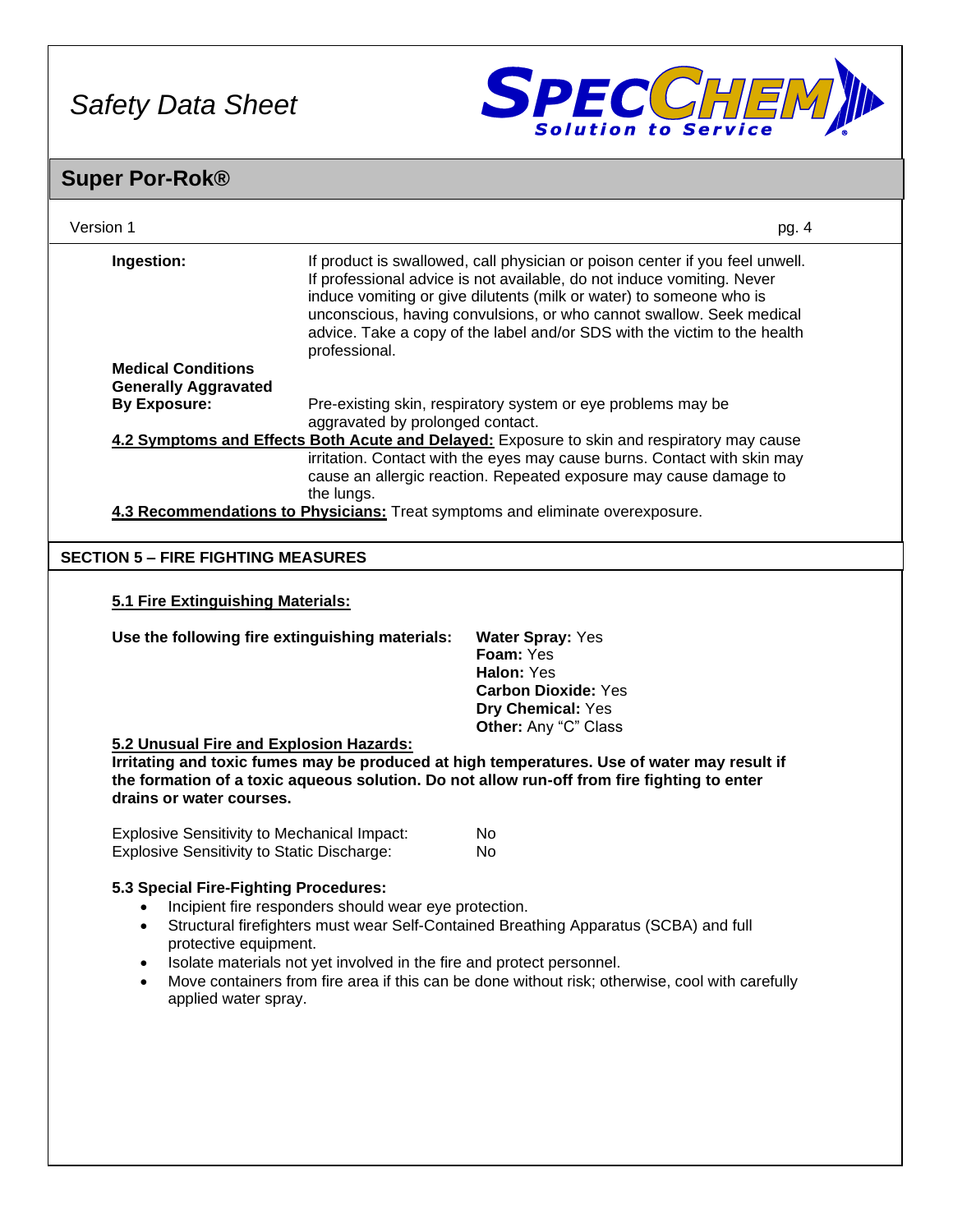

### **Super Por-Rok®**

#### Version 1 pg. 5

• If possible, prevent run-off water from entering storm drains, bodies of water, or other environmentally sensitive areas.



#### **SECTION 6 – ACCIDENTAL RELEASE MEASURES (STEPS FOR SPILLS)**

#### **6.1 Personal Precautions, Protective Equipment and Emergency Procedures:**

Use cautious judgment when cleaning up spill. Wear suitable protective clothing, gloves, and eye/face protection.

#### **6.2 Environmental Precautions:**

If liquid was introduced, construct a dike to prevent spreading. Keep out of sewers, storm drains, surface waters, and soils.

#### **6.3 Spill and Leak Response:**

#### **Small Spills:**

- Collect material via broom or mop. Place in tightly sealed containers for proper disposal.
- Approach spill areas with caution.
- If liquid was introduced, create a dike or trench to contain material.
- Soak up with absorbent material such as clay, sand or other suitable non-reactive material.

#### **Large Spills:**

- Place in leak-proof containers. Seal tightly for proper disposal.
- Dispose of in accordance with U.S. Federal, State, and local hazardous waste disposal regulations and those of Canada and its Provinces, those of Australia, Japan and EU Member States (see Section 13, Disposal Considerations).

#### **SECTION 7 - HANDLING AND STORAGE**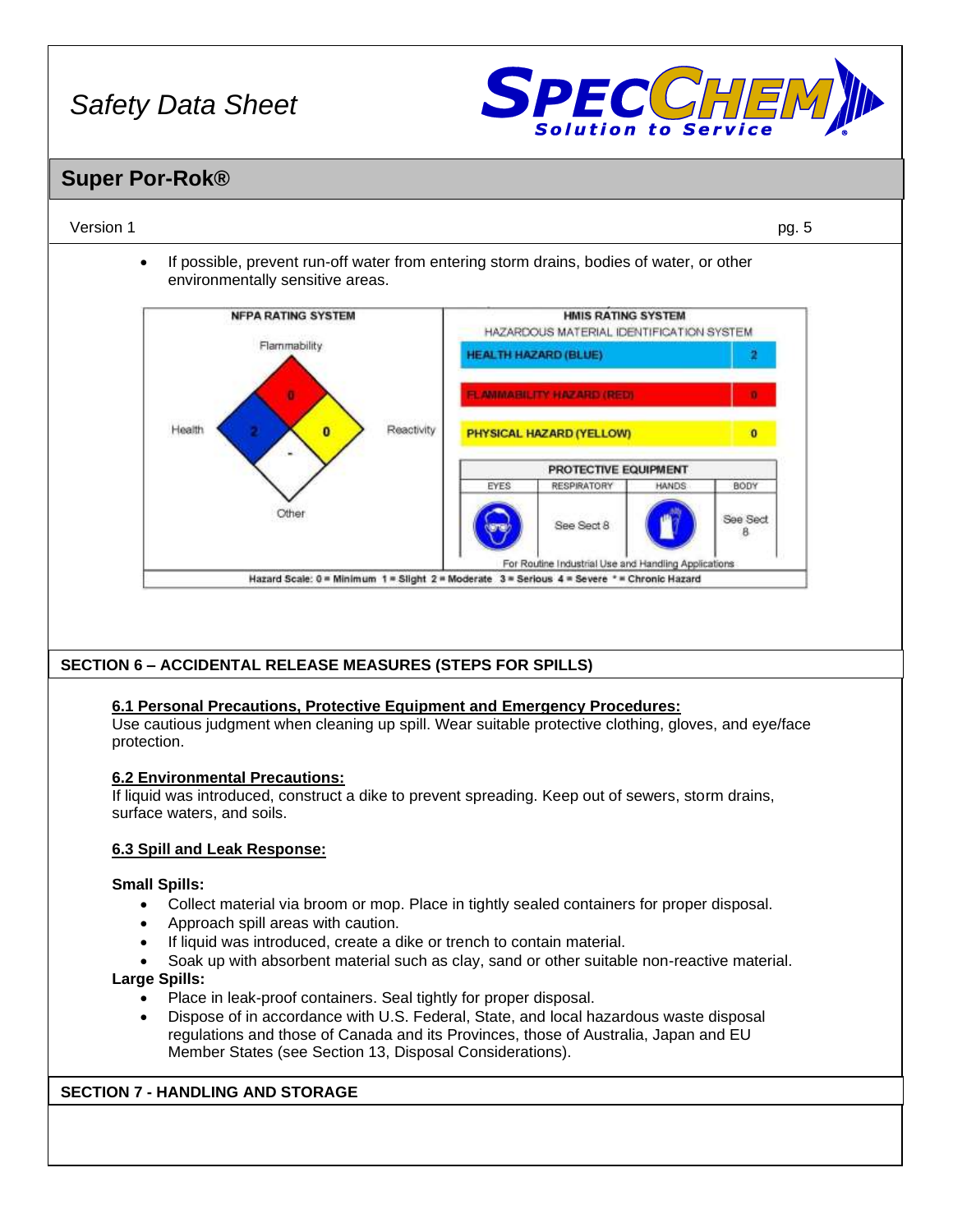

### **Super Por-Rok®**

#### Version 1 pg. 6

#### **7.1 Precautions for Safe Handling:**

To prevent eye contact under the foreseeable conditions of use, wear appropriate safety eyewear. When handling, do not eat, drink, or smoke. Wash thoroughly after handling.

#### **7.2 Storage and Handling Practices:**

Keep away from incompatible materials. Keep container closed when not in use and store in well ventilated area.

#### **7.3 Specific Uses:**

Rapid setting concrete repair mortar.

#### **SECTION 8 – EXPOSURE CONTROLS / PERSONAL PROTECTION**

#### **8.1 Exposure Parameters:**

| Ingredients                                       | <b>CAS No.</b> | <b>OSHA PEL</b>                             | <b>NIOSH PEL</b>                           | <b>ACGIH TWA</b>     |
|---------------------------------------------------|----------------|---------------------------------------------|--------------------------------------------|----------------------|
| <b>Crystalline Silica</b><br>(Quartz)/Silica Sand | 14808-60-7     | TWA 10 mg/m3 (resp)<br>TWA 30 mg/m3 (total) | Ca TWA 0.05 mg/m3                          | $0.025$ mg/m3        |
| <b>Portland Cement</b>                            | 65997-15-1     | TWA 5 mg/m3 (resp)<br>TWA 15 mg/m3 (total)  | TWA 5 mg/m3 (resp)<br>TWA 10 mg/m3 (total) | 1 mg/m $3$ (total)   |
| Calcium Sulfoaluminate<br>Cement                  |                | TWA 5 mg/m3 (resp)<br>TWA 15 mg/m3 (total)  |                                            | $.05 \text{ mg/m}$ 3 |

## **8.2 Exposure Controls:**

**Ventilation and Engineering Controls:** Use with adequate ventilation to ensure exposure levels are maintained below the limits provided above.

*The following information on appropriate Personal Protective Equipment is provided to assist employers in complying with OSHA regulations found in 29 CFR Subpart I (beginning at 1910.132), or standards of EU member states (including EN 149 for respiratory PPE, and EN 166 for face/eye protection), and those of Japan. Please reference applicable regulations and standards for relevant details.*

| <b>Respiratory Protection:</b> | Maintain airborne contaminant concentrations<br>below guidelines listed above. Use only<br>respiratory protection authorized in the U.S.<br><b>Federal OSHA Respiratory Protection Standard</b><br>(29 CFR 1910.134), equivalent U.S. State<br>standards, Canadian CSA Standard Z94.4-93,<br>the European Standard EN149, or EU member<br>states. |
|--------------------------------|---------------------------------------------------------------------------------------------------------------------------------------------------------------------------------------------------------------------------------------------------------------------------------------------------------------------------------------------------|
| <b>Eye Protection:</b>         | Safety glasses or goggles are required.<br>If necessary, refer to U.S. OSHA 29 CFR<br>1910.133, Canadian Standards, and the<br>European Standard EN166, Australian<br>Standards, or relevant Japanese Standards.                                                                                                                                  |
| <b>Hand Protection:</b>        | Chemical resistant gloves are required to<br>prevent skin contact. If necessary, refer to U.S.<br>OSHA 29 CFR 1910.138, the European<br>Standard DIN EN 374, the appropriate                                                                                                                                                                      |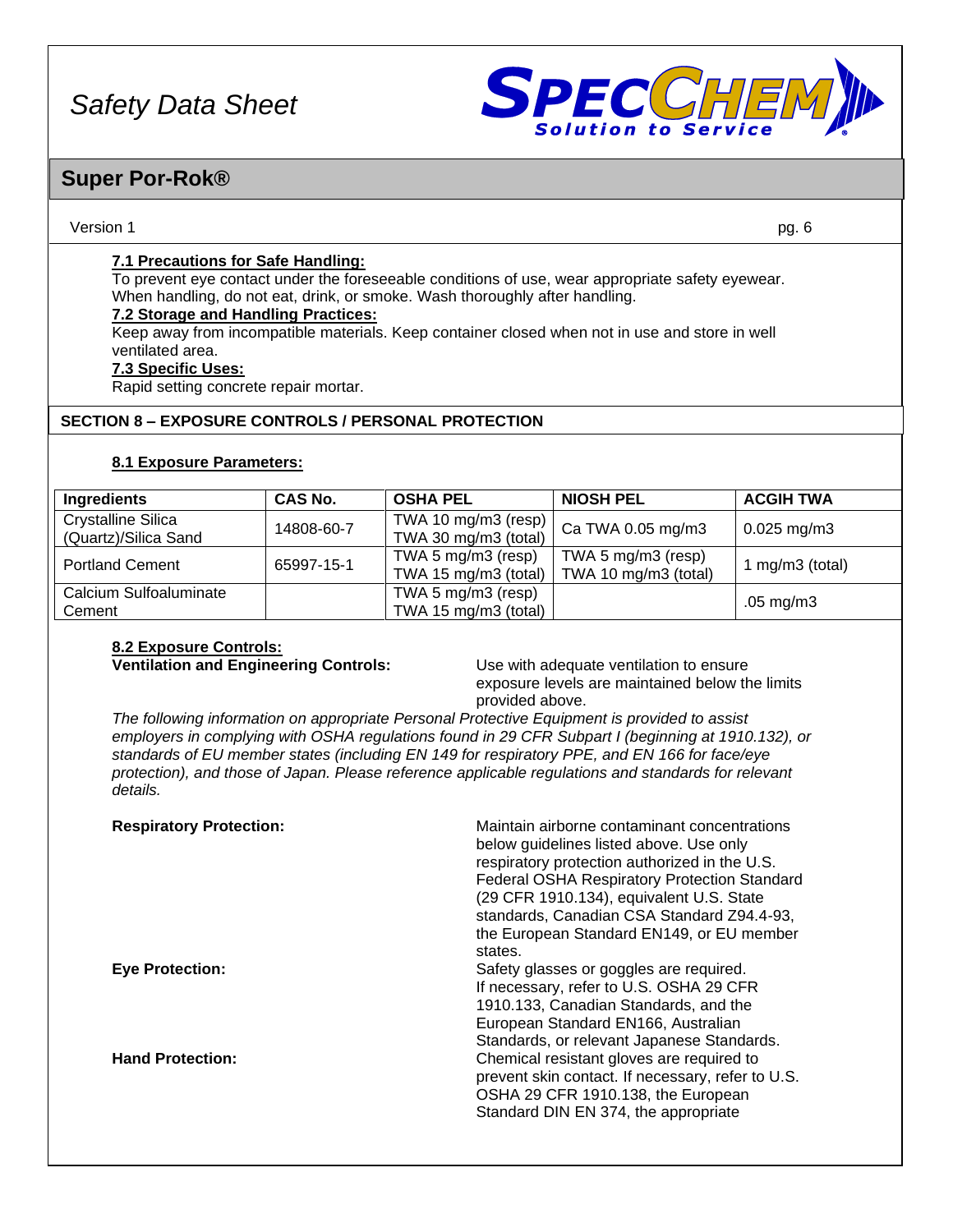

| Version 1                                                                                                                                                                                                                                                                                                                                                                                                                                                                                                                                                                                                                                                                                                                                                                                                                                                                                                                                                                                           | pg. 7                                                                                                                                                                                                                                                                                                                                                                                                                                                                                                                                                                                  |
|-----------------------------------------------------------------------------------------------------------------------------------------------------------------------------------------------------------------------------------------------------------------------------------------------------------------------------------------------------------------------------------------------------------------------------------------------------------------------------------------------------------------------------------------------------------------------------------------------------------------------------------------------------------------------------------------------------------------------------------------------------------------------------------------------------------------------------------------------------------------------------------------------------------------------------------------------------------------------------------------------------|----------------------------------------------------------------------------------------------------------------------------------------------------------------------------------------------------------------------------------------------------------------------------------------------------------------------------------------------------------------------------------------------------------------------------------------------------------------------------------------------------------------------------------------------------------------------------------------|
| <b>Body Protection:</b>                                                                                                                                                                                                                                                                                                                                                                                                                                                                                                                                                                                                                                                                                                                                                                                                                                                                                                                                                                             | Standards of Canada, Australian Standards, or<br>relevant Japanese Standards.<br>Use body protect appropriate to task being<br>performed.<br>If necessary, refer to appropriate Standards of<br>Canada, or appropriate standards of the EU,<br>Australian Standards, or relevant Japanese<br>Standards. If a hazard of injury to the feet exists<br>due to falling objects, rolling objects, where<br>objects may pierce the soles of the feet or where<br>employee's feet may be exposed to electrical<br>hazards, use foot protection, as described in<br>U.S. OSHA 29 CFR 1910.136. |
| <b>SECTION 9 - PHYSICAL AND CHEMICAL PROPERTIES</b>                                                                                                                                                                                                                                                                                                                                                                                                                                                                                                                                                                                                                                                                                                                                                                                                                                                                                                                                                 |                                                                                                                                                                                                                                                                                                                                                                                                                                                                                                                                                                                        |
| 9.1 Information on Basic Physical and Chemical Properties:<br>ppearance (Physical State and Color): Gray powder<br>Odor: No data available<br><b>Odor Threshold: No data available</b><br>pH: No data available<br>Melting/Freezing Point: No data available<br>Boiling Point: No data available<br><b>Flash Point: No data available</b><br>Evaporation Rate: No data available<br>Flammability (Solid; Gas): No data available<br>Upper/Lower Flammability or Explosion Limits: No data available<br>Vapor Pressure (mm Hg @ 20°C (68° F): No data available<br>Vapor Density: No data available<br>Relative Density: No data available<br>Specific Gravity: $2.6 - 2.7$<br><b>Solubility in Water: Partial</b><br>Weight per Gallon: No data available<br>Partition Coefficient (n-octanol/water): No data available<br>Auto-Ignition Temperature: No data available<br>Decomposition Temperature: No data available<br>Viscosity: No data available<br>9.2 Other Information: No data available |                                                                                                                                                                                                                                                                                                                                                                                                                                                                                                                                                                                        |
| <b>SECTION 10 - STABILITY AND REACTIVITY</b><br>10.1 Reactivity:<br>10.2 Stability:<br>10.3 Possibility of Hazardous Reactions:<br>10.4 Conditions to Avoid:<br>10.5 Incompatible Substances:                                                                                                                                                                                                                                                                                                                                                                                                                                                                                                                                                                                                                                                                                                                                                                                                       | This product is not reactive.<br>Stable under conditions of normal storage and use.<br>Will not occur.<br>No data available.<br>Hydrogen fluoride.                                                                                                                                                                                                                                                                                                                                                                                                                                     |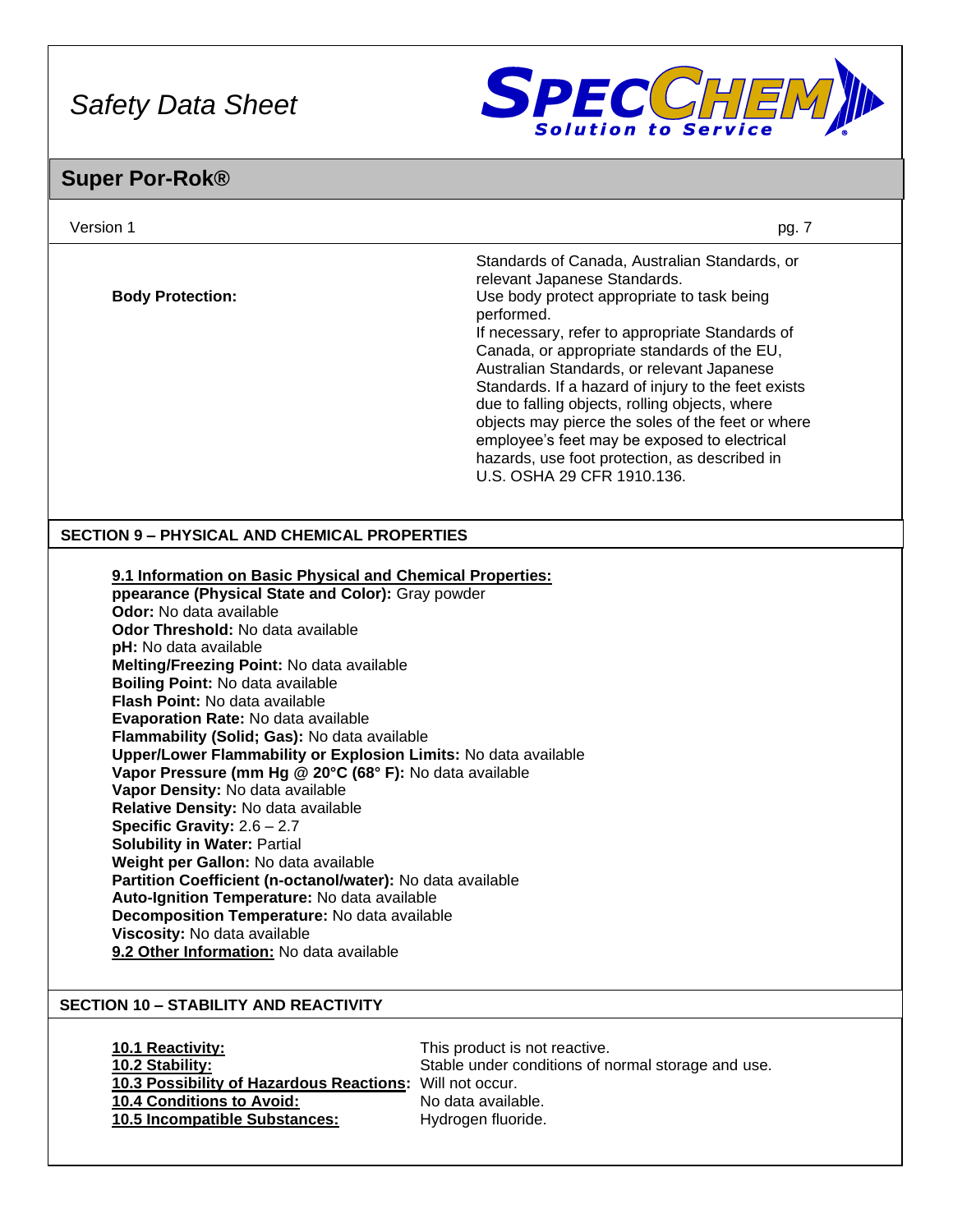

| Version 1                                                                                                                                                                                  | pg. 8                                                                                                                                                                                                                                                                                                                                                     |
|--------------------------------------------------------------------------------------------------------------------------------------------------------------------------------------------|-----------------------------------------------------------------------------------------------------------------------------------------------------------------------------------------------------------------------------------------------------------------------------------------------------------------------------------------------------------|
| 10.6 Hazardous Decomposition Products: No data available.                                                                                                                                  |                                                                                                                                                                                                                                                                                                                                                           |
| <b>SECTION 11 - TOXICOLOGY INFORMATION</b>                                                                                                                                                 |                                                                                                                                                                                                                                                                                                                                                           |
| 11.1 Information on Toxicological Effects:                                                                                                                                                 |                                                                                                                                                                                                                                                                                                                                                           |
| <b>Toxicity Data:</b><br><b>Suspected Cancer Agent:</b>                                                                                                                                    | No data available<br>Crystalline Silica (Quartz)/Silica Sand (CAS 14808-60-7) is<br>found on one or more of the following lists: FEDERAL OSHA Z<br>LIST, NTP, IARC, or CAL/OSHA and therefore is considered<br>to be a cancer-causing agent by these agencies.                                                                                            |
| Irritancy:<br><b>Sensitization to the Product:</b><br><b>Germ Cell Mutagenicity:</b>                                                                                                       | Skin, eye, and respiratory irritant.<br>This product is expected to cause skin sensitization.<br>This product does not contain ingredients that are suspected<br>to be a germ cell mutagenic.                                                                                                                                                             |
| <b>Reproductive Toxicity:</b>                                                                                                                                                              | This product is not expected to be a human reproductive<br>toxicant.                                                                                                                                                                                                                                                                                      |
| <b>SECTION 12 - ECOLOGICAL INFORMATION</b>                                                                                                                                                 |                                                                                                                                                                                                                                                                                                                                                           |
| 12.1 Toxicity:<br>12.2 Persistence and Degradability:<br><b>12.3 Bioaccumulative Potential:</b><br>12.4 Mobility in Soil:<br>12.6 Other Adverse Effects:<br>12.7 Water Endangerment Class: | No data available<br>No specific data available on this product.<br>No specific data available on this product.<br>No specific data available on this product.<br>12.5 Results of PBT and vPvB Assessment: No specific data available on this product.<br>No data available<br>At present, there are no ecotoxicological assessments<br>for this product. |
| <b>SECTION 13 - DISPOSAL CONSIDERATIONS</b>                                                                                                                                                |                                                                                                                                                                                                                                                                                                                                                           |
| 13.1 Waste Treatment Methods:                                                                                                                                                              | Waste disposal must be in accordance with<br>appropriate U.S. Federal, State, and local<br>regulations, those of Australia, EU Member<br>States and Japan.                                                                                                                                                                                                |
| 13.2 EU Waste Code:                                                                                                                                                                        | Not determined                                                                                                                                                                                                                                                                                                                                            |
| <b>SECTION 14 - TRANSPORTATION INFORMATION</b>                                                                                                                                             |                                                                                                                                                                                                                                                                                                                                                           |
| 14.1 U.S. Department of Transportation (DOT) Shipping Regulations:                                                                                                                         |                                                                                                                                                                                                                                                                                                                                                           |
| <b>UN Identification Number:</b><br><b>Proper Shipping Name:</b>                                                                                                                           | This product is classified (per 49 CFR 172.101) by the U.S. Department of Transportation, as follows.<br>Not applicable<br>Not regulated                                                                                                                                                                                                                  |
| <b>Hazard Class Number and Description:</b><br><b>Packing Group:</b><br><b>DOT Label(s) Required:</b><br><b>North American Emergency</b>                                                   | Not applicable<br>Not applicable<br>Not applicable                                                                                                                                                                                                                                                                                                        |
|                                                                                                                                                                                            |                                                                                                                                                                                                                                                                                                                                                           |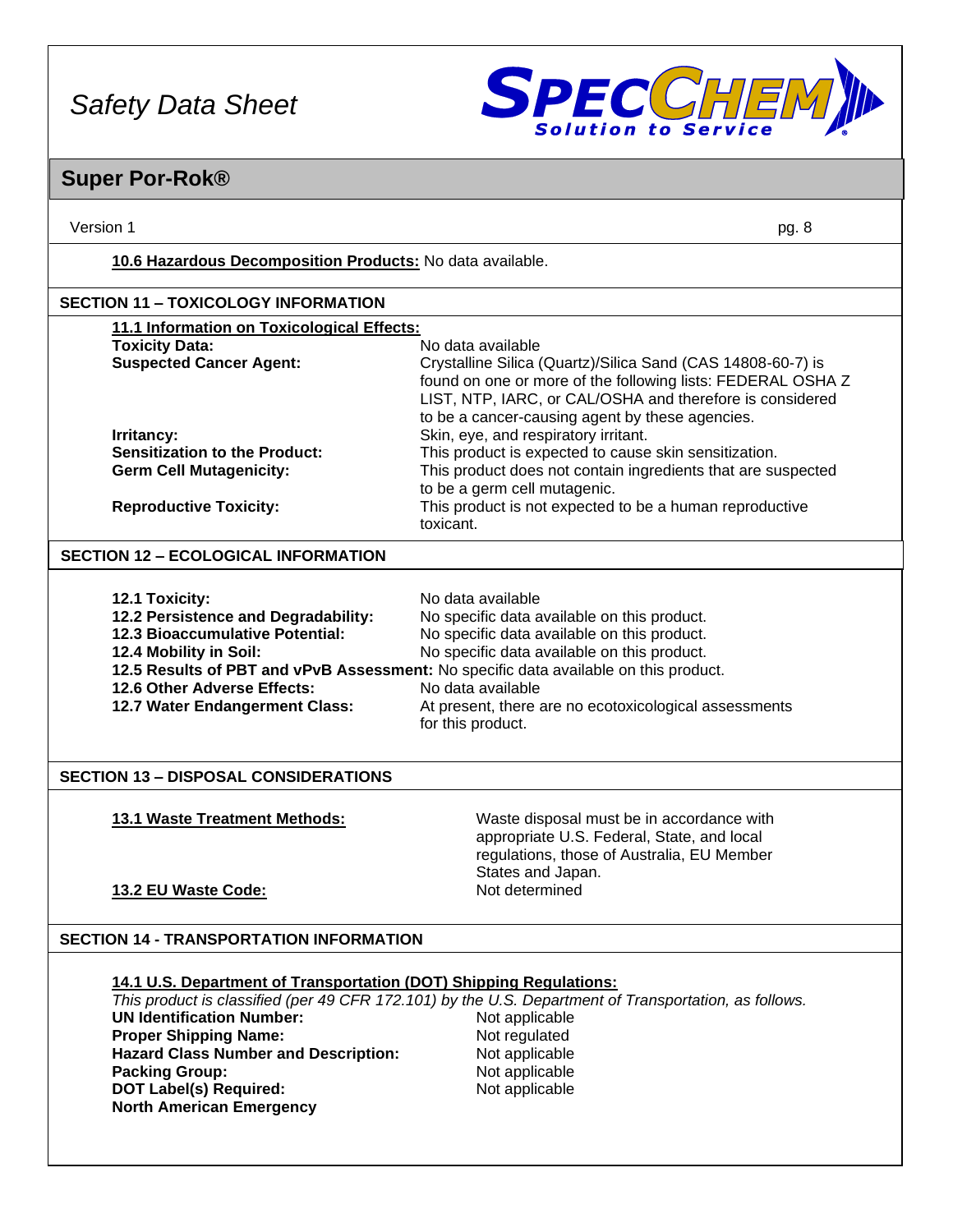

| Version 1                                                             |                                                                                               | pg. 9                                                                                                                                             |  |
|-----------------------------------------------------------------------|-----------------------------------------------------------------------------------------------|---------------------------------------------------------------------------------------------------------------------------------------------------|--|
| <b>Response Guidebook Number:</b>                                     |                                                                                               | Not applicable                                                                                                                                    |  |
| <b>14.2 Environmental Hazards:</b>                                    |                                                                                               |                                                                                                                                                   |  |
| <b>Marine Pollutant:</b>                                              |                                                                                               | The components of this product are not designated by<br>the Department of Transportation to be Marine<br>Pollutants (49 CFR 172.101, Appendix B). |  |
| <b>14.3 Special Precaution for User:</b>                              |                                                                                               | None                                                                                                                                              |  |
| 14.4 International Air Transport Association                          |                                                                                               |                                                                                                                                                   |  |
| <b>Shipping Information (IATA):</b>                                   |                                                                                               | Not regulated.                                                                                                                                    |  |
| 14.5 International Maritime Organization                              |                                                                                               |                                                                                                                                                   |  |
| <b>Shipping Information (IMO):</b>                                    |                                                                                               |                                                                                                                                                   |  |
| <b>UN Identification Number:</b>                                      |                                                                                               | Not applicable                                                                                                                                    |  |
| <b>Proper Shipping Name:</b>                                          |                                                                                               | Not regulated                                                                                                                                     |  |
| <b>Hazard Class Number and Description:</b>                           |                                                                                               | Not applicable                                                                                                                                    |  |
| <b>Packing Group:</b>                                                 |                                                                                               | Not applicable                                                                                                                                    |  |
| <b>EMS-No:</b>                                                        |                                                                                               | Not applicable                                                                                                                                    |  |
| <b>SECTION 15 - REGULATORY INFORMATION</b>                            |                                                                                               |                                                                                                                                                   |  |
|                                                                       |                                                                                               |                                                                                                                                                   |  |
|                                                                       |                                                                                               | 15.1 Safety, Health and Environmental Regulations Specific for the Substance or Mixture:                                                          |  |
| <b>United States Regulations:</b>                                     |                                                                                               |                                                                                                                                                   |  |
| <b>U.S. SARA Reporting Requirements:</b>                              |                                                                                               |                                                                                                                                                   |  |
|                                                                       |                                                                                               | The components of this product are not subject to the reporting requirements of Sections 302, 304, and 313                                        |  |
| of Title III of the Superfund Amendments and Reauthorization Act.     |                                                                                               |                                                                                                                                                   |  |
| <b>U.S. SARA 311/312:</b>                                             |                                                                                               |                                                                                                                                                   |  |
|                                                                       | Acute Health: Yes; Chronic Health: Yes; Fire: No; Reactivity; No                              |                                                                                                                                                   |  |
|                                                                       | <b>U.S. CERCLA Reportable Quantity:</b>                                                       |                                                                                                                                                   |  |
| None                                                                  |                                                                                               |                                                                                                                                                   |  |
|                                                                       | <b>U.S. TSCA Inventory Status:</b>                                                            |                                                                                                                                                   |  |
|                                                                       | The components of this product are listed on the TSCA Inventory or are exempted from listing. |                                                                                                                                                   |  |
| <b>Other U.S. Federal Regulations:</b>                                |                                                                                               |                                                                                                                                                   |  |
| None known                                                            |                                                                                               |                                                                                                                                                   |  |
|                                                                       |                                                                                               | <b>California Safe Drinking Water and Toxic Enforcement Act (Proposition 65):</b>                                                                 |  |
|                                                                       |                                                                                               | This product does contain "Silica, crystalline", which is on the Proposition 65 Lists.                                                            |  |
|                                                                       |                                                                                               |                                                                                                                                                   |  |
| 15.2 Canadian Regulations:                                            |                                                                                               |                                                                                                                                                   |  |
| <b>Canadian DSL/NDSL Inventory Status:</b>                            |                                                                                               |                                                                                                                                                   |  |
| Components are DSL Listed, NDSL Listed and/or are exempt from listing |                                                                                               |                                                                                                                                                   |  |
| <b>Other Canadian Regulations:</b>                                    |                                                                                               |                                                                                                                                                   |  |
| Not applicable                                                        |                                                                                               |                                                                                                                                                   |  |
|                                                                       |                                                                                               | <b>Canadian Environmental Protection Act (CEPA) Priorities Substances Lists:</b>                                                                  |  |
|                                                                       |                                                                                               | This product has been classified in accordance with the hazard criteria of the Controlled Products                                                |  |
|                                                                       |                                                                                               | Regulations and the MSDS contains all of the information required by those regulations.                                                           |  |
| <b>Canadian WHMIS Classification and Symbols:</b>                     |                                                                                               |                                                                                                                                                   |  |
|                                                                       |                                                                                               | This product is Class E, Corrosive, and D2B, Materials causing other toxic effects, per WHMIS Controlled                                          |  |
| <b>Product Regulations</b>                                            |                                                                                               |                                                                                                                                                   |  |
|                                                                       |                                                                                               |                                                                                                                                                   |  |
|                                                                       |                                                                                               |                                                                                                                                                   |  |
|                                                                       |                                                                                               |                                                                                                                                                   |  |
|                                                                       |                                                                                               |                                                                                                                                                   |  |